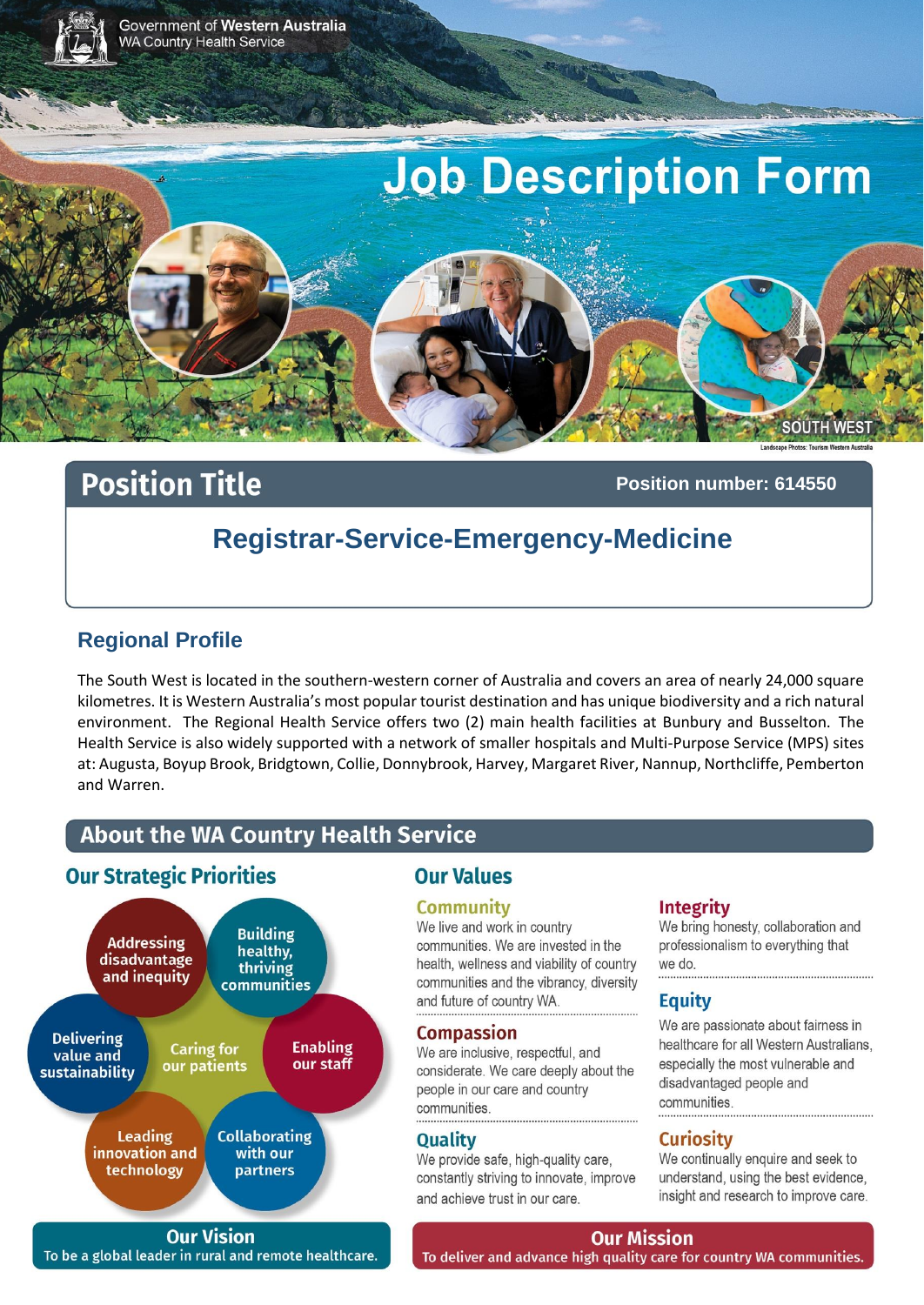| Position Title: Registrar - Service - Emergency - | Position Number: 614550 | Classification: MP Year 1-7 |
|---------------------------------------------------|-------------------------|-----------------------------|
| Medicine                                          |                         |                             |

#### **Directorate overview**

Bunbury Hospital is an acute and specialist care facility with a focus on providing high quality and compassionate health care services to Bunbury and the South West community of Western Australia. Bunbury Hospital has four specialty clinical directorates covering: Emergency and Mental Health care; Surgical Services; Intensive Care, General and Geriatric medicine; Paediatrics, Obstetrics and Gynaecology. Supporting these directorates, are Allied Health and Community Services and Operational Services directorates.

As a public hospital servicing our community, we work closely with our partners to develop contemporary personcentred care pathways - with the aim of improving access to services closer to home. Bunbury Hospital is also colocated with the private St John of God Hospital, Genesis Radiation Oncology, Imaging Services, Dental Health and PathWest at the South West Health Campus.

We actively support and encourage diversity and inclusion across all occupational groups through the development and implementation of initiatives aimed at accessing and improving employment and mentoring opportunities for all people. Our strategies are located at [www.wacountry.health.wa.gov.au](http://www.wacountry.health.wa.gov.au/)

#### **Position Details**

| <b>Position Number:</b>        | 614550                                | Registration Date: 01 March 2022 |         |  |
|--------------------------------|---------------------------------------|----------------------------------|---------|--|
| Classification:                | MP Year 1-7                           | Location:                        | Bunbury |  |
| Award / Agreement:             | <b>Medical Practitioner Agreement</b> |                                  |         |  |
| <b>Organisational Context:</b> | <b>Emergency Medicine</b>             |                                  |         |  |

### **Position Overview**

Provides a high standard of medical care to patients in Bunbury Hospital. Promote maintenance of clinical standards and quality of care.

# **Reporting Relationships**

| <b>Responsible to: Consultant - Emergency Medicine</b>                          | $\Longleftarrow$ | Other positions reporting to this position: |
|---------------------------------------------------------------------------------|------------------|---------------------------------------------|
|                                                                                 |                  | Senior Health Medical Practitioners         |
|                                                                                 |                  | <b>Health Service Medical Practitioners</b> |
| This position: Registrar - Service - Emergency -<br><b>Medicine</b>             |                  |                                             |
| Positions under direct supervision: Intern,<br><b>Resident Medical Officers</b> |                  |                                             |
|                                                                                 |                  |                                             |

Lo's

 $\circled{(\bullet)}$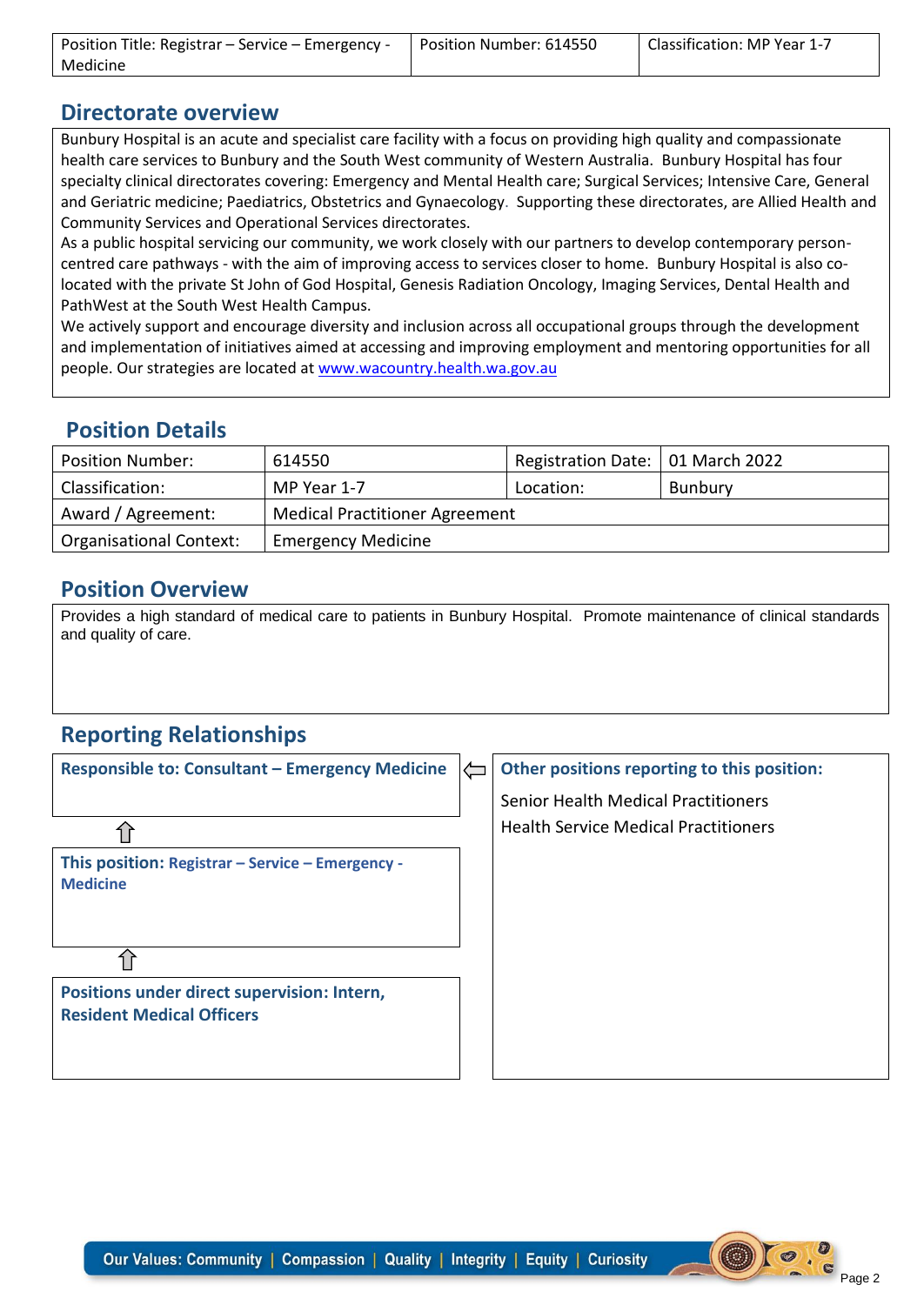# **Key Duties/Responsibilities**

- **1. Clinical Duties**
	- 1.1. Responsible for the clinical care of patients under the supervision of senior medical staff including: a) attending to patient in order of medical urgency
		- b) taking history of full medical examinations of new admissions and arranging
		- c) managing medical conditions according to acceptable clinical standards under supervision of consultants
		- d) collaborating with other Medical, Nursing staff and multidisciplinary team members to faclitate patient management
		- e) communicating with family, outside medical practitioners, and/or community services concerning patient management
	- 1.2 Document clinical notes throughout each episode of patient care and at the time of discharge to to meet medical record standards
	- 1.3. Manages patients and documents with regard to risk management principles
	- 1.4. Participate in after hours and weekend rosters.
	- 1.5. Provide clinical supervision and teaching to medical colleagues.

#### **2. Administrative Duties**

- 2.1. Participate in data collection, clinical audits, clinical risk management and Quality Assurance Program activities.
- 2.2. Liaises with external agencies and Community Services including Royal Flying Doctor Service, Police, St John Ambulance, etc. as directed by the Director of Emergency Medicine.
- 2.3. Participate in special projects such as disaster planning, clinical pathway design, etc. as directed by the Director of Emergency Medicine.
- 2.4. Prepare medical reports in liaison with senior medical staff.
- 2.5. Participate in performance management activities and maintain and update professional knowledge.

#### **3. Training Responsibilities**

- 3.1. Monitor your own performance and seek assistance from your senior staff or Consultant if uncertain about any aspect of your clinical work.
- 3.2. Attend teaching sessions as directed.
- 3.3. Assist in the teaching of medical students and medical colleagues, as required.
- 3.4. Participate in research and clinical audits as directed.

#### **4. Other**

4.1. Other duties as required.

 $O<sup>o</sup>$ .